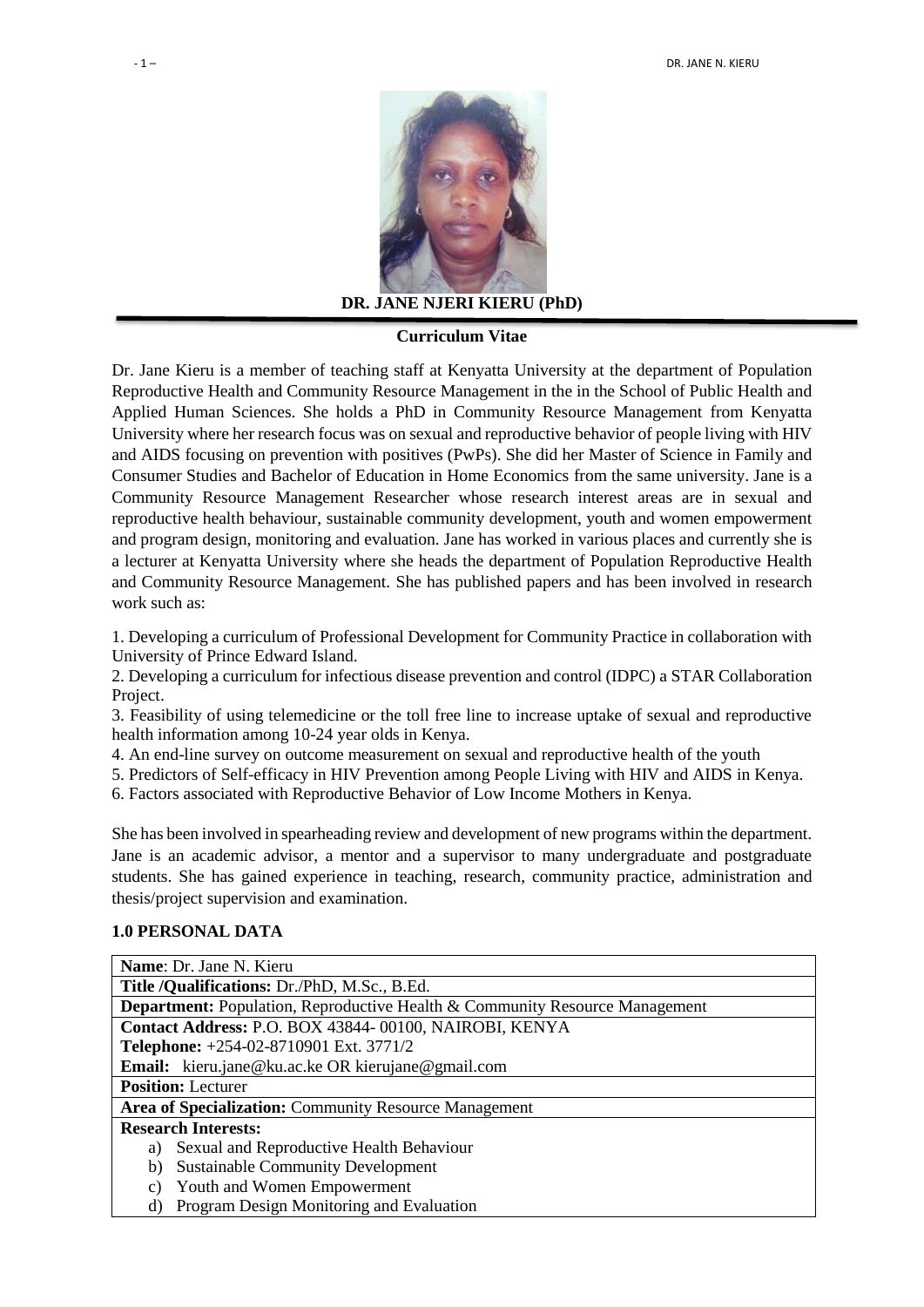## **2.0 ACADEMIC AND PROFESSIONAL QUALIFICATIONS**

**Doctor of Philosophy** (Community Resource Management), Kenyatta University (2013). **Main course thrust**: Effective management of community-based resources and sustainable livelihoods. Research thesis based on sexual and reproductive behavior of people living with HIV and AIDS focusing on prevention with positives (PwPs): *"Predictors of Self-efficacy in HIV Prevention among People Living with HIV and AIDS in Thika District, Kiambu County, Kenya."* 

**Masters of Science** (Family and Consumer Science), Kenyatta University (2007). **Main course thrust**: Family dynamics and consumer issues that pertains to the family unit. Thesis *on "Factors associated with Reproductive Behavior of Low Income Mothers in Kiandutu Slum, Thika District, Kenya."*

**Bachelor of Education** (Home Economics), Kenyatta University (1994), Second Class Honors, Upper Division). **Main course thrust**: Food, Nutrition & Dietetics, Consumer Studies, Clothing & Textile, Child Care and Home Management.

#### **3.0 EMPLOYMENT HISTORY/WORK EXPERIENCE**

**October 2018 to Date:** Kenyatta University, Lecturer and Head of Department of Population Reproductive Health and Community Resource Management

**February 2014 to September 2018:** Kenyatta University, Lecturer, Department of Community Resource Management and Extension

**September 2010 to February 2014:** Kenyatta University, Tutorial Fellow, Department of Community Resource Management and Extension

**September 2008 to September 2010:** Kenyatta University, Part-time lecturer, Department of Community Resource Management and Extension

**June 2008- October 2008:** Jomo Kenyatta University of Agriculture and Technology, Karen Campus, Part-time Lecturer, Department of Business Information Technology.

**May 2008 – December 2008:** Gretsa University, Thika, Part-time Lecturer, Department of Hospitality

#### **Primary Function**

- Development of course content, delivering and assessing the students in various courses/units
- Developing e-tivity modules for online teaching
- Supervision of post-graduate students for thesis development.
- Supervision of undergraduate students for project development
- Reviewing research proposals for post-graduate students.
- Examining thesis for post graduate students
- Board member of post-graduate student's thesis examination as a senate representative/examiner.
- Chairing board of examination for postgraduate thesis defense on behalf of the school dean.
- Assessing under-graduate students on attachment/practicum and those on teaching practice in the School of Education.
- Assistant Patron of Community Resource Management Club
- Appraising of Community Resource Management BSc., and MSc. programmes and recommending necessary changes
- Developed PhD Curriculum in Community Resource Management
- Developed Diploma Program in Community Resource Management
- Departmental coordinator, Board of Postgraduate Studies
- Departmental Coordinator, Quality Management Systems
- Departmental coordinator of Finance and Income Generation
- Department Coordinator of KUSA Sponsored Projects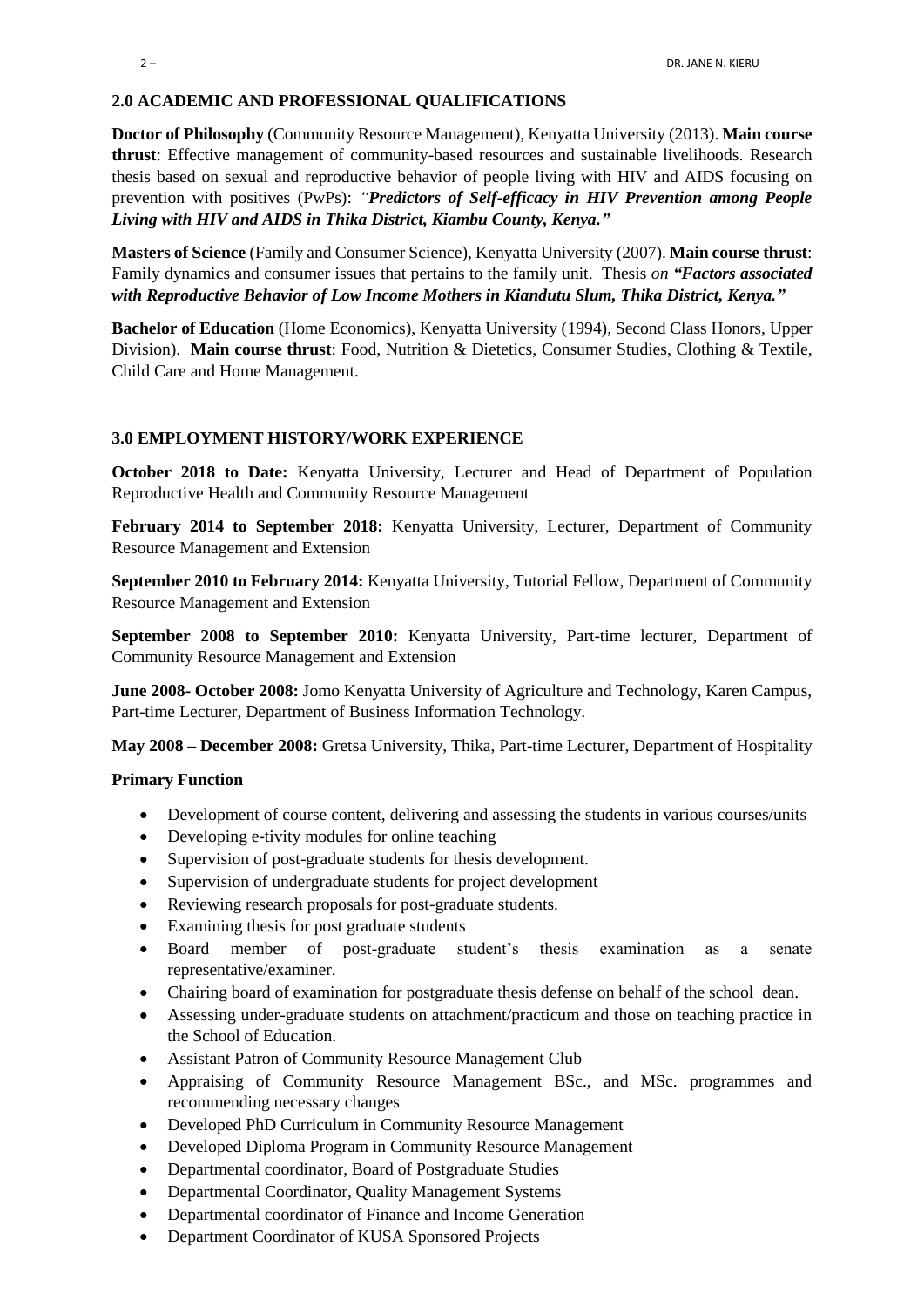- Member, School Board of Postgraduate Studies
- Member, School Quality Management Systems Committee
- Staff Mentor in Kenyatta University Staff-Student Mentoring Programme
- Carrying out administrative duties in an acting capacity as Chairperson, Community Resource Management & Extension and as a dean, School of Applied Human Sciences
- Carrying out administrative duties as a substantive Chairperson of the Department of Community Resource Management & Extension and also in the Department of Population Reproductive Health and Community Resource Management.

**August 2008 – September 2009:** Elteng Enterprises Limited- Nairobi, Operations Manager [Contract]

#### **Experience gained:**

- Recruitment and selection of employees.
- Preparation of job descriptions of employees.
- Orientation and training of new employees.
- Administration of all employees related issues-Staff Welfare
- Counseling of employees.
- Day-to-day running of the business in areas of procurement, production, warehousing and distribution of the product.

**July 1994-March 2009:** Teachers Service Commission, Teacher in various schools namely Takaungu Secondary School (Kilifi County), Mariakani High School (Kilifi County) and Kimunyu Secondary School (Kiambu County).

#### **Primary functions:**

- Development of course content, delivering and assessing the students in various subjects namely Home-science, Business Studies, Social Ethics Education and Geography.
- Identification of the needy students for sponsorship
- Management of Home science Laboratory
- Procurement of Home science materials
- Invigilation of National examinations-Kenya Certificate of Secondary Education and supervision of Kenya Certificate of Primary Education

#### **Experience gained**

- Team leadership and coordination of team members within the department.
- Career mentoring/ guidance and counseling
- Spiritual nourishment of students and colleagues
- Communication skills.
- Organizational skills.
- Interpersonal skills

#### **Major Achievements:**

- During my tenure Home science and Social Ethics and Education subjects were awarded various certificates of merit in Gatundu Division and Thika District.
- Was a role model to the students.

#### **4.0 ADMINISTRATIVE RESPONSIBILITIES**

- 1. Chairperson, Department of Population Reproductive Health and Community Resource Management (October 2018 - To Date)
- 2. Chairperson, Department of Community Resource Management & Extension (July,2016 September 2018)
- 3. Acting Dean, School of Applied Human Sciences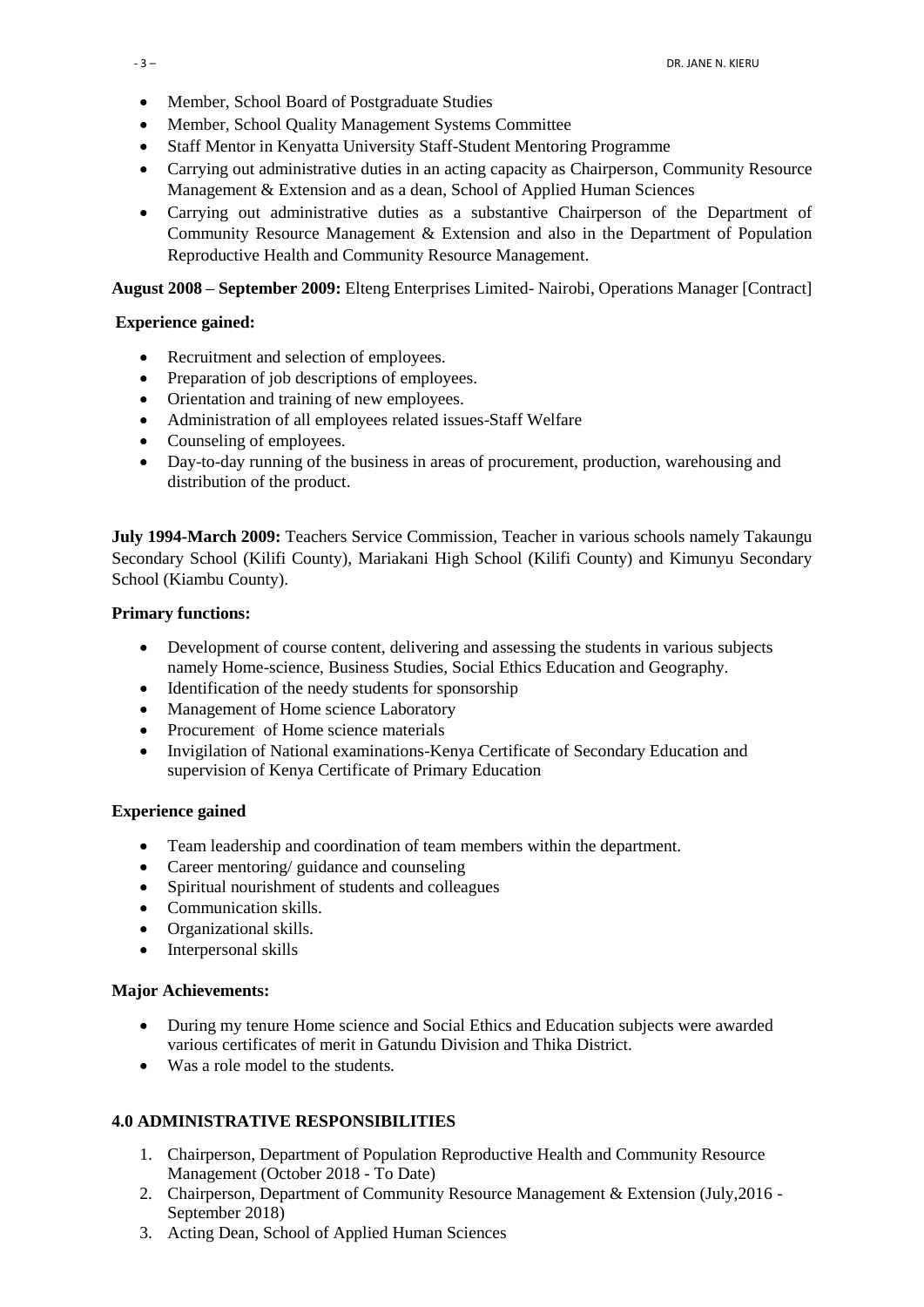- $\bullet$  9<sup>th</sup> -22<sup>nd</sup> April 2018
- $18<sup>th</sup> 21<sup>st</sup>$  December, 2017
- 29<sup>th</sup> August-7<sup>th</sup> September, 2016.
- 4. Acting Chairperson, Department of Community Resource Management and Extension
	- $10^{th}$  Nov 2014-  $20^{th}$  March 2015
	- $2<sup>nd</sup> 16<sup>th</sup>$  May 2013
	- $\bullet$  12<sup>th</sup>-30<sup>th</sup> November 2012
	- $\bullet$  30<sup>th</sup> May-25<sup>th</sup> June 2012
	- $\bullet$  8<sup>th</sup> April –20<sup>th</sup> May 2011

# **5.0 MEMBER OF DEPARTMENTAL AND SCHOOL COMMITTEE**

- Member, School Board of Postgraduate Studies (2010 to 2016).
- Member, School Quality Management Systems Committee (September 2011 to 2016)
- Departmental Co-ordinator, Board of Post Graduate Studies Committee (2010 to 2016).
- Departmental Co-ordinator, Quality Management Systems Committee (September 2011 to 2016)
- Departmental Representative, Directorate of Community Outreach (May 2013 to 2014).
- Departmental coordinator, Finance Income Generation Committee (July 2016 to 2018)
- Departmental coordinator, KUSA Sponsored Project Committee (July 2016 to 2018)

# **6.0 COURSES TAUGHT AT BOTH UNDERGRADUATE AND POSTGRADUATE LEVELS**

- Community Resource Management
- Human Development across the Lifespan
- Trends in Community Development
- Community Development Planning
- Youth and Development Programs
- Community Outreach and Extension
- Community Mobilization and Organization
- Research Methods
- Disaster Management and Mitigation
- Resource Management for Rural Communities
- Integrated Rural Development
- Community Outreach Programs
- Children in Need of Special Protection
- Community Intervention Programs
- Participatory Approaches
- Management of Community Based Organizations
- Community Nutrition and Food Security
- Resource Management for Urban Communities
- Communities with Special Needs
- Aging and Social Welfare Services
- Family Health
- Families with Special Needs
- Community Development Theories
- Community Based Project Design
- Food Security and Community Health
- Project Funding and Grant Management
- Theories and Models of Community Development
- Marketing and Entrepreneurship skills
- HIV/AIDS and Drug Education
- Nutrition and Human Health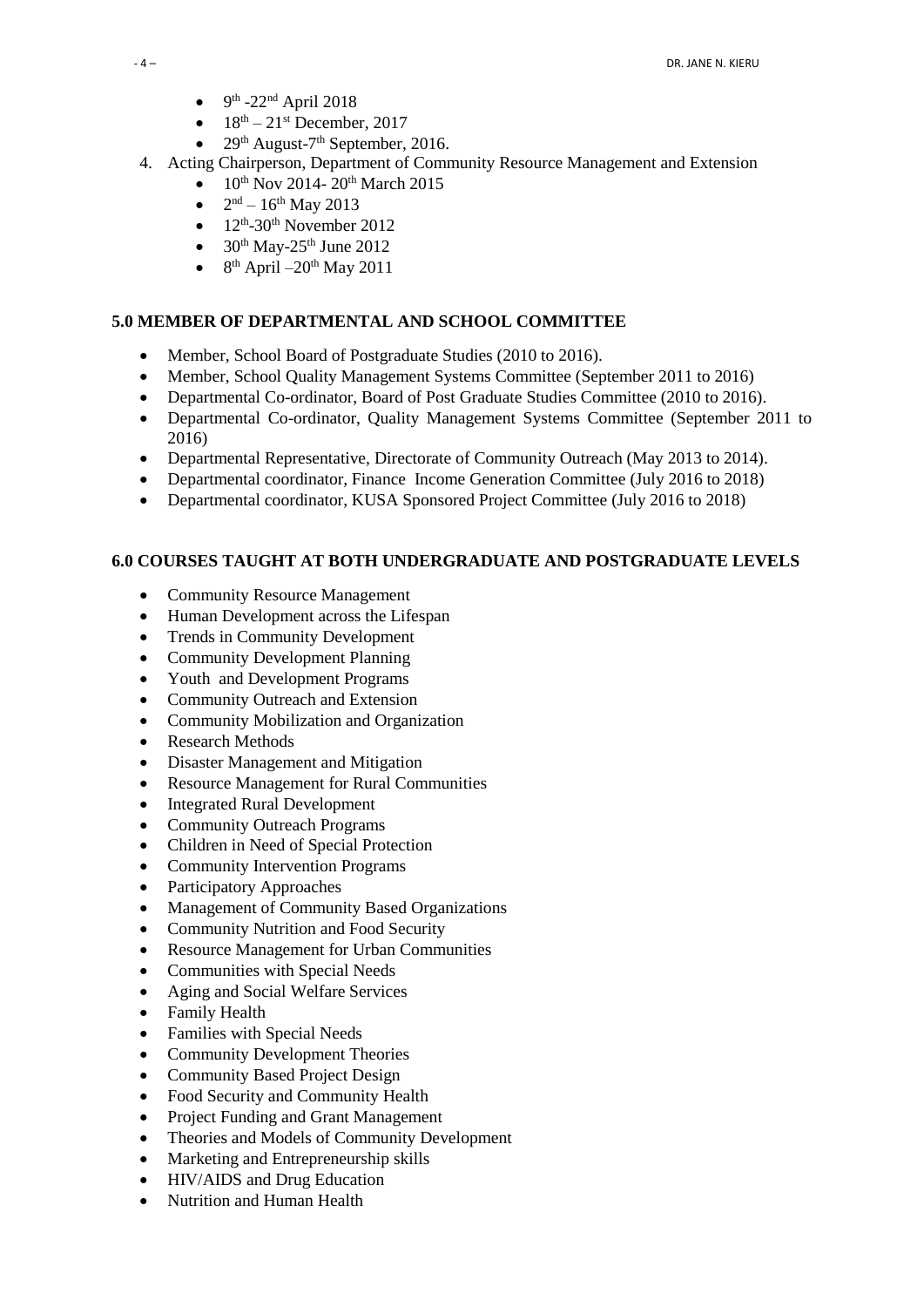## **7.0 POSTGRADUATE SUPERVISION**

#### **7.0.1 To Completion:**

i) Anderson Mwito (H60/CE/23034/11). Influence of men's perception on contraceptive uptake in Maua division, Meru County. **Graduated with a MSc. in 2017.**

ii) Perriska Makau (Q139/CTY/PT/28282/2014). Topic on utilization of family planning services and associated factors among women living with disability in Kajiado County, Kenya. **Graduated with a MPH (Reproductive Health) in 2021.** 

## **7.0.2 Ongoing**

i) Masila N. Doris (H87/38762/2016). Topic on quality of life and cash transfer programmes **PhD-Proposal development**

ii) Mwito Anderson (H80/38218/2017). Topic on couples dynamics and contraceptive use. **PhD-Proposal development**

iii) Ronyonyozi Johnson (Q97EA/37539/2017). Topic on comprehensive sexuality education and utilization of sexual reproductive health services. **PhD-Proposal development** 

iv) Bwabi N. Beatrice (Q139CTY/PT/37421/2016). Healthy facility barriers and sexual reproductive health services. **MPH – Submitted thesis for examination** 

v) Kochi D. Adano (Q139/CE/25561/2014). Mapping risky sexual behaviour among married population in Marsabit County, Kenya. **MPH- Proposal development**

vi) Mwangi M. Muthoni (Q139/CE/33384/2015). Sexual practices among secondary school students in Kajiado North Sub County. **MPH- Proposal development**

## **8.0 WORKSHOP/CONFERENCE ORGANIZATION**

Chairperson: Stakeholder's workshop on developing a PhD program in Community Resource Management held on Friday 8th June 2028 at Kenyatta University Conference Center, Main Campus.

Co-chairperson: Stakeholders workshop on developing a postgraduate diploma in infectious disease prevention and control held through a virtual zoom meeting on Thursday 24<sup>th</sup> September 2020.

## **9.0 RESEARCH PUBLICATIONS 9.1 ARTICLES IN REFERRED JOURNALS**

- Anderson M. Mwito, Lucy W. Ngige & **Jane N. Kieru** (2022). Male Contraceptive Uptake and Associated Socio-Economic Characteristics in Kenya. *East African Journal of Health and Science,*  Volume 5, Issue 1, 2022. ISSN-*2707-3912 (Print) and 2707-3920 (Online)* pages 26-35. DOI: <https://doi.org/10.37284/eajhs.5.1.536>
- Beatrice N. Bwabi , **Jane Kieru** & Maurice Kodhiambo (2021). Influence of socio demographic factors of female sex workers on utilizations of sexual reproductive health services in Nairobi City County, Kenya. *International Journal of Scientific and Research Publications*, Volume 11, Issue 10, October 2021 493 ISSN 2250-3153 DOI: 10.29322/IJSRP.11.10.2021.p11856 <http://dx.doi.org/10.29322/IJSRP.11.10.2021.p11856>
- Perrista M. Makau, Margaret N. Kerake & **Jane N. Kieru**, Vincent O. Matoke & Okari M. Geoffrey (2021). Attitude towards utilization of family planning services among women of reproductive age living with disability in Kajiado County, Kenya. *International Journal of Community Medicine and*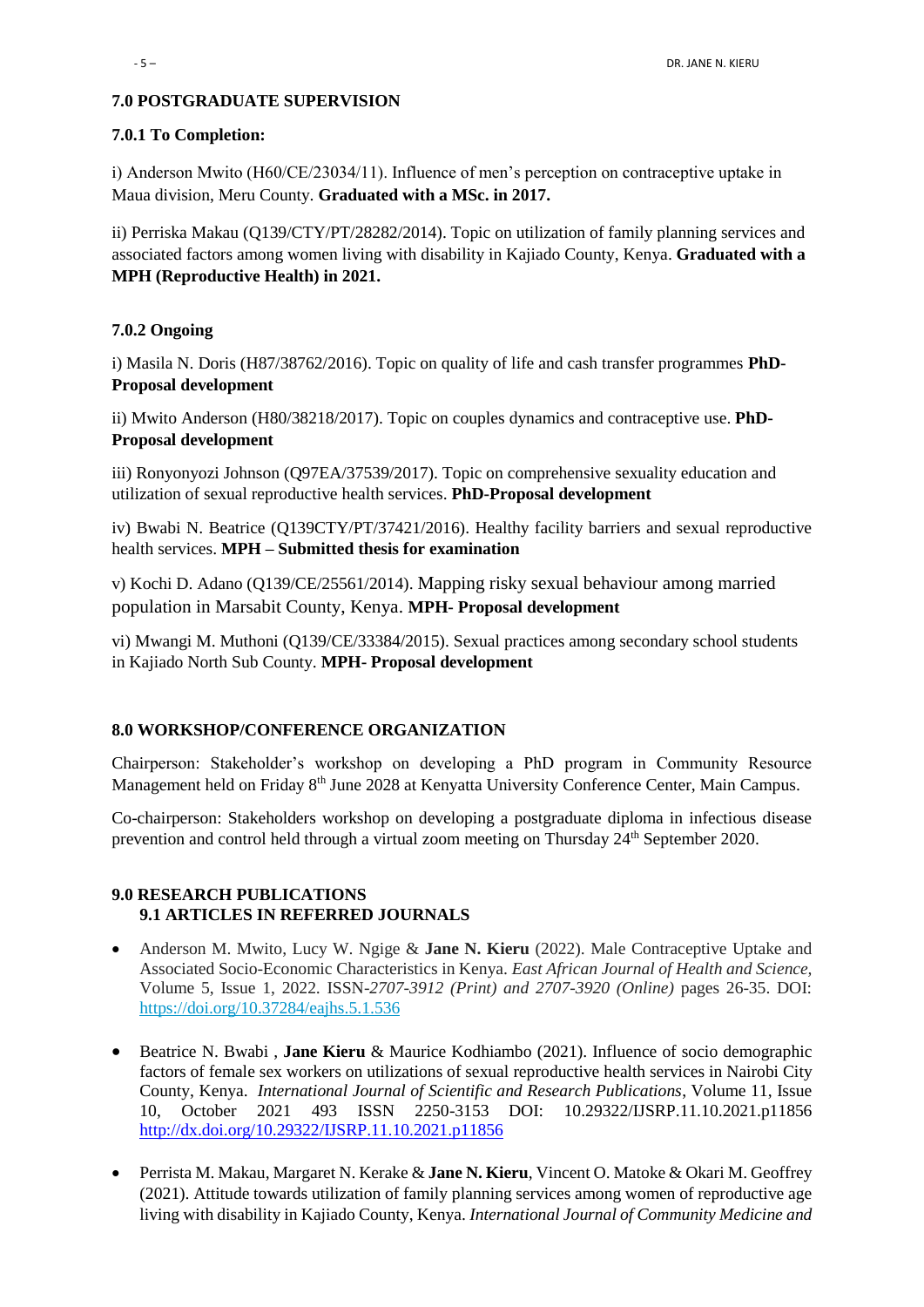*Public Health.* [http://www.ijcmph.com](http://www.ijcmph.com/) pISSN 2394-6032 | eISSN 2394-6040, DOI: <https://dx.doi.org/10.18203/2394-6040.ijcmph20213004>

- Lucy W. Ngige, Michael Mbito & **Kieru N. Jane** (2020). Perceptions of parenting behaviours and adolescent self-esteem outcomes in Kenya. *EAS Journal of Humanities and Cultural Studies.*  [https://www.easpublisher.com/easjhcs,](https://www.easpublisher.com/easjhcs) Vol. 2 Issue 2 Mar-Apr 2020. Online ISSN: 2663-6751, Print ISSN: 2663-1865 Doi:10.36349/EASJHCS:2020.V02I02.006
- Lucy W. Ngige & **Kieru N. Jane** (2020). Socio-cultural barriers to prevention of HIV and AIDS among HIV sero positive adults in Kenya. *EAS Journal of Humanities and Cultural Studies.*  [https://www.easpublisher.com/easjhcs,](https://www.easpublisher.com/easjhcs) Vol.2 Issue 1 Jan-Feb 2020. Online ISSN: 2663-6743, Print ISSN: 2663-0958 Doi:10.36349/EASJHCS:2020.V02I01.07
- Mburung'a S.M., Nderitu A. W. & **Kieru J. N.** (2017). Influence of grant financing on sustainability of community water projects in Kieni Constituency, Nyeri County, Kenya. *International Journal of Innovative Research and Knowledge.* [http://ijirk.com/archive\\_v2:5issue.php,](http://ijirk.com/archive_v2:5issue.php) vol 2 issue 5, May 2017 Online ISSN: 2213-1356
- Mburung'a S.M., Nderitu A. W. & **Kieru J. N.** (2017). Influence of water tariffs on sustainability of community water projects in Kieni Constituency, Nyeri County, Kenya. Global Scholastic Research Journal of Multidisciplinary. [http://globalscholasticresearch.org/may2017.aspx,](http://globalscholasticresearch.org/may2017.aspx)vol-3 issue-3 (April-May 2017) Online ISSN: 2349-9397
- Kathuri-Ogola L., VanLeeuwen, C., Kabaria-Muriithi J., Weeks L. E., **Kieru J.** & Ndayala P. (2015). Supervision challenges encountered during Kenyan university students' practicum attachment. *Journal of Education and Practice.* [www.iiste.org](http://www.iiste.org/) vol. 6, No. 17, 2015:ISSN 2222- 1735 (paper) ISSN 2222-288X (Online)
- **Kieru J. N.,** Ngige L.W. & Alice N. Ondigi A.N. (2015). Factors associated with reproductive behavior of low income mothers in Kiandutu slum in Thika Municipality, Kenya*. Journal of Asian Social Science; Canadian Center of Science and Education* Vol. 11 No. 24 2015 Doi: 10.5539/ass.v11n24p350. ISSN1911-2017; E-ISSN 1911-2025

# **9.2 BOOK CHAPTERS**

 **Kieru, J.N.** & Ngige L.W. (2015). Social- cultural barriers to the prevention of HIV and AIDS in the context of gender based violence in Kiambu County, Kenya. In Mwaura P. (Ed). Gender-based violence: Multicultural Perspectives: Kenyatta University Press. In Press.

## **10.0 CONFERENCES/SEMINARS/WORKSHOPS PRESENTATIONS**

## **10.1 Presentation of Papers at Academic and Professional Conferences**

| S/             | <b>Presenter</b>          | <b>Title of Paper presented</b>                                                                                                      | City/Country    | Date of                              |
|----------------|---------------------------|--------------------------------------------------------------------------------------------------------------------------------------|-----------------|--------------------------------------|
| N <sub>0</sub> |                           |                                                                                                                                      |                 | <b>Conference/Seminar</b>            |
| $\mathbf{1}$   | Mwito, A. $&$<br>Kieru J. | socio-<br>Influence of<br>men<br>demographic characteristics on<br>contraceptive uptake in Maua<br>Division, Meru County, Kenya      | Machakos, Kenya | $17th - 19th$ April 2018             |
| $\overline{2}$ | Kieru J.                  | Feasibility of using telemedicine<br>or the toll free line to increase<br>uptake of sexual<br>and<br>reproductive health information | Kisumu, Kenya   | $6^{th}$ -29 <sup>th</sup> May, 2015 |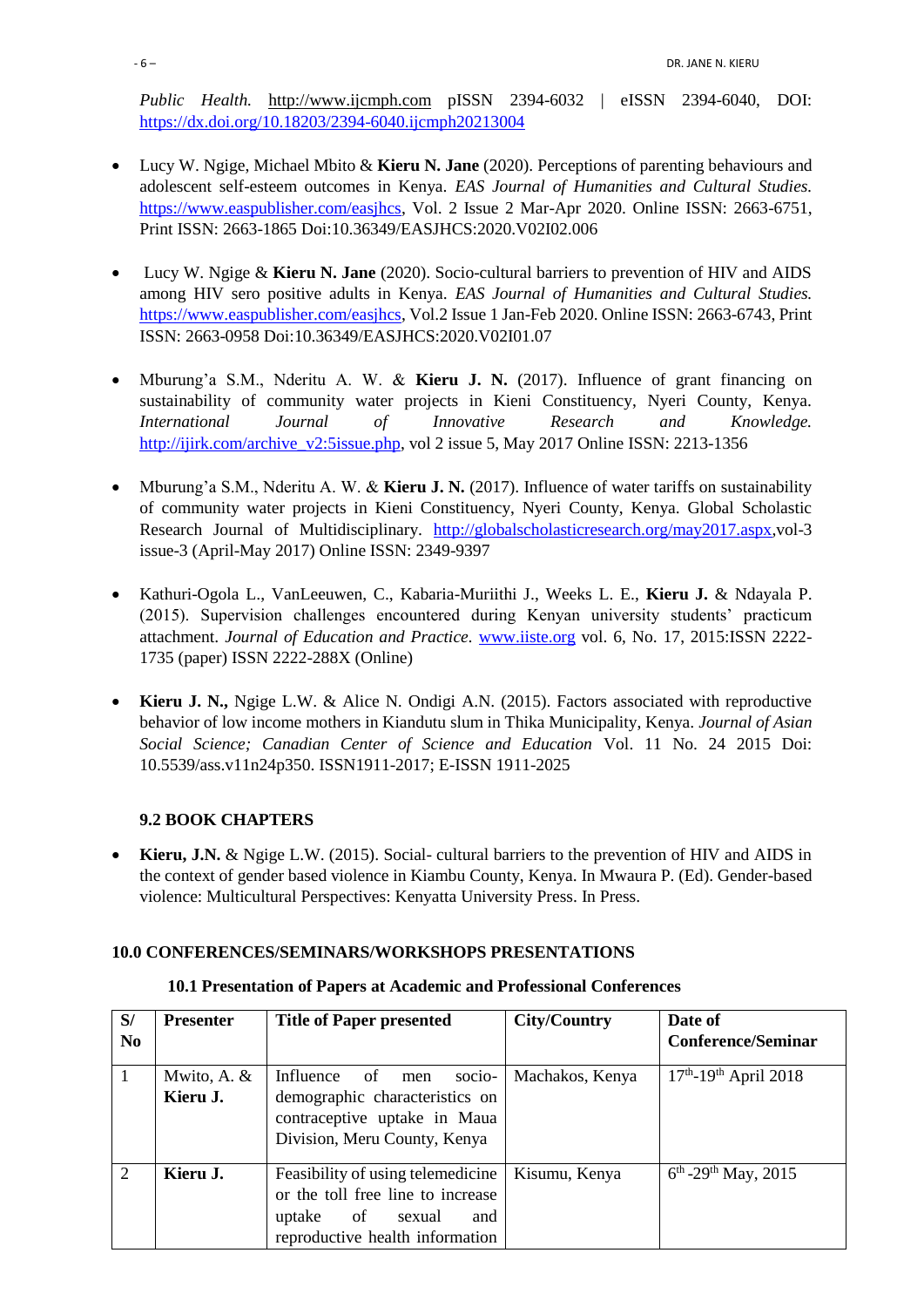|                |                                                                               | among 10-24 year olds in<br>Kisumu County.                                                                                                                                                                         |                          |                                                                                                                            |
|----------------|-------------------------------------------------------------------------------|--------------------------------------------------------------------------------------------------------------------------------------------------------------------------------------------------------------------|--------------------------|----------------------------------------------------------------------------------------------------------------------------|
| $\overline{3}$ | Kieru J.                                                                      | Barriers to Self-efficacy in HIV<br>Prevention<br>among<br>People<br>Living with HIV and AIDS in<br>Thika District, Kiambu County,<br>Kenya.                                                                       | Charlottetown,<br>Canada | $24^{th}$ July, $2014$                                                                                                     |
| $\overline{4}$ | Kieru J.                                                                      | Predictors of Self-efficacy in<br>HIV Prevention among People<br>Living with HIV and AIDS in<br>Thika District, Kiambu County,<br>Kenya.                                                                           | Nairobi, Kenya           | Paper Presented during<br><b>PhD Dissemination</b><br>Seminar at Kenyatta<br>University, 13 <sup>th</sup><br>December 2013 |
| $\overline{4}$ | Kieru, J.,<br>Ngige L $&$<br>Msangi G.                                        | Socio-cultural barriers to HIV<br>prevention in the context of<br>Gender-Based Violence among<br>People living with HIV and<br>AIDS in Thika District, Kenya.                                                      | Nairobi, Kenya           | $1st - 3rd$ August, 2012                                                                                                   |
| 5              | Kathuri-<br>Ogola L.,<br>Kieru, J.,<br>Kabaria-<br>Muriithi J &<br>Ndayala P. | From Replication to Analysis:<br>Experiences of the Adoption of<br>Innovative Assessment and<br>Evaluation Strategies by the<br>Department of Community<br>Resource Management &<br>Extension, Kenyatta University | Charlottetown,<br>Canada | $21^{st}$ -24 <sup>th</sup> June, 2012                                                                                     |
| 6              | Kieru J.,<br>Ngige L $&$<br>Ondigi A.                                         | <b>Selected Factors Associated</b><br>with Reproductive Behaviour<br>among Low Income Mothers in<br>Kiandutu Slum, Thika, Kenya                                                                                    | Mombasa,<br>Kenya        | 20th -24th July 2010                                                                                                       |

# **10.2 Participation and Attendance of Conferences/Workshops**

**2015:** Facilitated a workshop on Policy Communication and Advocacy based on a research on Sexual and Reproductive Health and Rights of the youths for Access Services & Knowledge and Unite for Body Rights Programmes held from 24<sup>th</sup>- 26<sup>th</sup> November 2015 at Grace House, Nairobi, Kenya.

**2015:** Participated in a workshop in training research assistants on end-line outcome measurements tools on impact of uptake of sexual and reproductive health information from among the youths on 9<sup>th</sup> -11th July, 2015 at Kisumu, Kenya.

**2015:** Participated in an International Operational Research Symposium on Sexual and Reproductive Health and Rights of the youths for Access Services & Knowledge and Unite for Body Rights Programmes held at Royal City Hotel, Kisumu, Kenya from 26<sup>th</sup> -29<sup>th</sup> May 2015 and hosted by Great Lakes University of Kisumu

**2015:** Attended a workshop on dissemination of Operation Research findings for Access Services & Knowledge and Unite for Body Rights Programmes on Sexual and Reproductive Health and Rights of the youths held from 13<sup>th</sup>-17<sup>th</sup> April 2015 at Heron Portico Hotel, Nairobi, Kenya.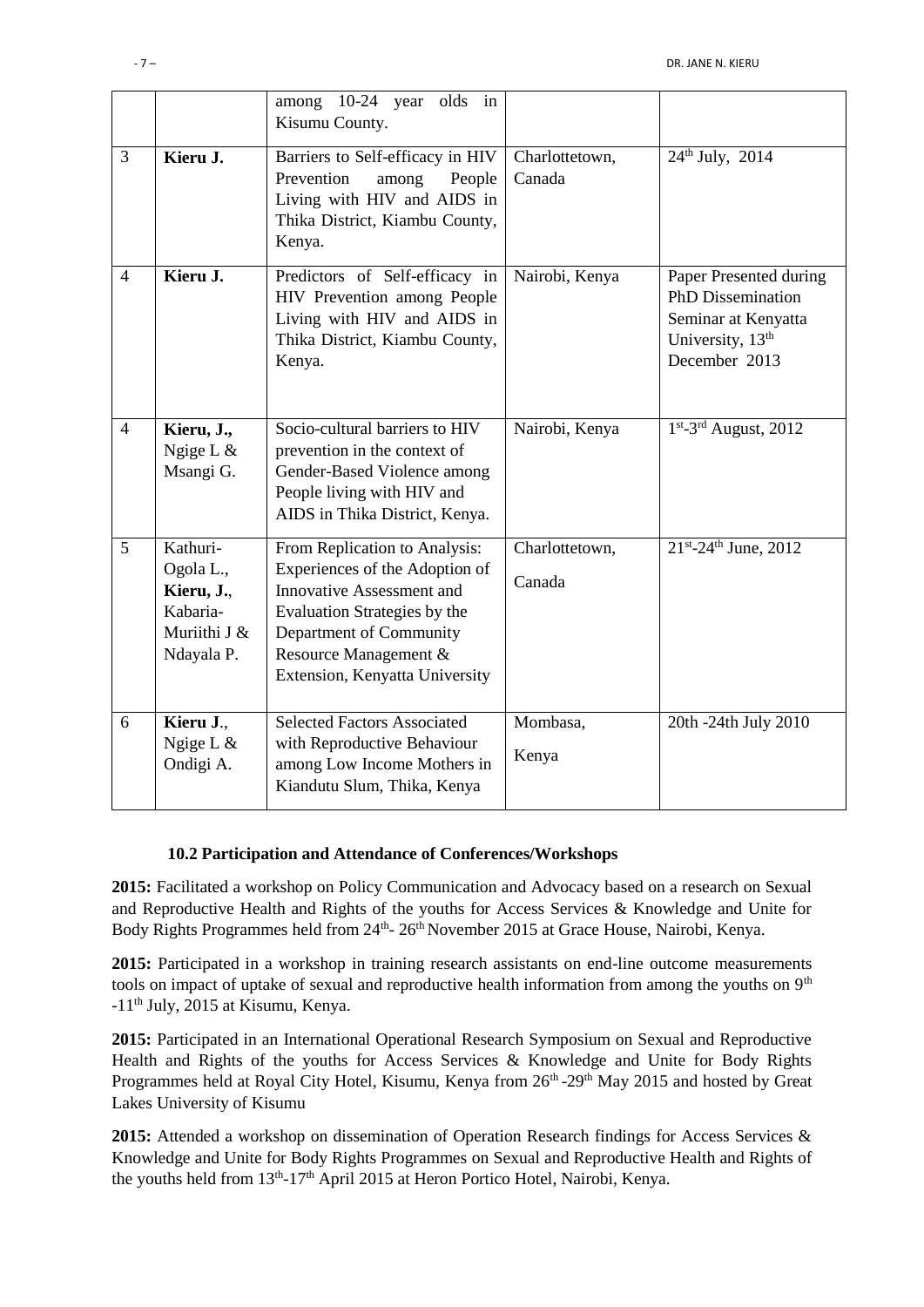**2014:** Participated in a workshop in training research assistants on Operational Research tools on uptake of sexual and reproductive health information of the youths for Access Services & Knowledge and Unite for Body Rights Programmes in October 2014 at Kisumu, Kenya.

2014: Attended a workshop held at University of Prince Edward Island, Charlottetown, Canada on 21<sup>st</sup>- $25<sup>th</sup>$  July, 2014 and trained on Qualitative Analysis using Nvivo Programme

**2014:** Attended Faculty Development Summer Institute Conference and trained on Active Learning held from 29<sup>th</sup> July-1<sup>st</sup> August 2014 at Stanley Bridge Country Resort, Charlottetown, Canada.

2012: Presented a paper in Gender Based Violence Conference held from 1<sup>st</sup>-3<sup>rd</sup> August, 2012 at Kenyatta University in Nairobi, Kenya.

**2010:** Presented a paper in First Pan-African Family Strengths International Conference held from 20th -24<sup>th</sup> July 2010 at the North Coast Beach Hotel in Mombasa, Kenya.

## **11.0 THESIS EXAMINATION**

I have examined thesis for the following candidates:

- i) Eunice Menja (H87/31102/2015). PhD Thesis entitled, "Ecological factors of child sexual abuse disclosure at Thika level 5 hospital in Kiambu County, Kenya" (2021)
- ii) Kilovvo Tabither Nthenya (H60/CE/14589/10). MSc. Thesis entitled, "Role of women farmers in enhancing Household food security in Mpeketoni Division, Lamu County, Kenya" (2017).

## **12.0 PEER REVIEWER FOR JOURNAL ARTICLES**

i) **July 2015:** Reviewed a paper for Journal of Arts and Humanities on "Access to reproductive health service information among the youth in Korogocho slums, Nairobi, Kenya by Omweno Lucy. Submission URL:

<http://www.theartsjournal.org/index.php/site/reviewer/submission/680?key=xVe495ix>

| S/             | <b>Researcher</b>                                                                                                                                                  | Year             | <b>Title</b>                                                                                                                                                                                                                                                                                  | <b>Granting</b>                          | <b>Funding</b>                        |
|----------------|--------------------------------------------------------------------------------------------------------------------------------------------------------------------|------------------|-----------------------------------------------------------------------------------------------------------------------------------------------------------------------------------------------------------------------------------------------------------------------------------------------|------------------------------------------|---------------------------------------|
| N <sub>0</sub> |                                                                                                                                                                    |                  |                                                                                                                                                                                                                                                                                               | <b>Body</b>                              |                                       |
| 1.             | Oduor R., Kieru J.,<br>Maina S., Muthee<br>D., Kosimbei G.,<br>Otieno D., as KU<br>Team, Virginia<br>Tech, Egerton<br>University and<br>Pwani University<br>Teams. | 2020             | <b>Implementation of United States Agency</b><br>for International Development (USAID)<br>Kenya Empowerment Youth (KEY)<br>Program; A collaboration among<br>International higher education<br>institutions-Virginia Tech, Kenyatta<br>University, Egerton University and Pwani<br>University | <b>USAID</b>                             | <b>USD 10</b><br>million<br>(Declined |
| 2.             | Iseme R., Gitonga<br>E., Mutisya R.,<br>Wambugu M. Mugo<br>J. & Kieru J.                                                                                           | 2019-<br>2021    | <b>STAR Collaboration Project: A Cross</b><br><b>Institutional Approach to Curriculum</b><br>Design and Implementation                                                                                                                                                                        | <b>USAID</b>                             | <b>USD</b><br>15000                   |
| 3              | Kathuri-Ogola L.,<br>Kabaria-Muriithi J.,<br>Kieru J., Ndayala P.,                                                                                                 | $2011 -$<br>2015 | An Evidence-Based Approach to<br><b>Enhancing Kenyan University Student</b><br>Training and Preparation for Professional                                                                                                                                                                      | Canadian<br>International<br>Development | CAD<br>60,000                         |

## **13.0 PROJECT /RESERCH GRANTS**